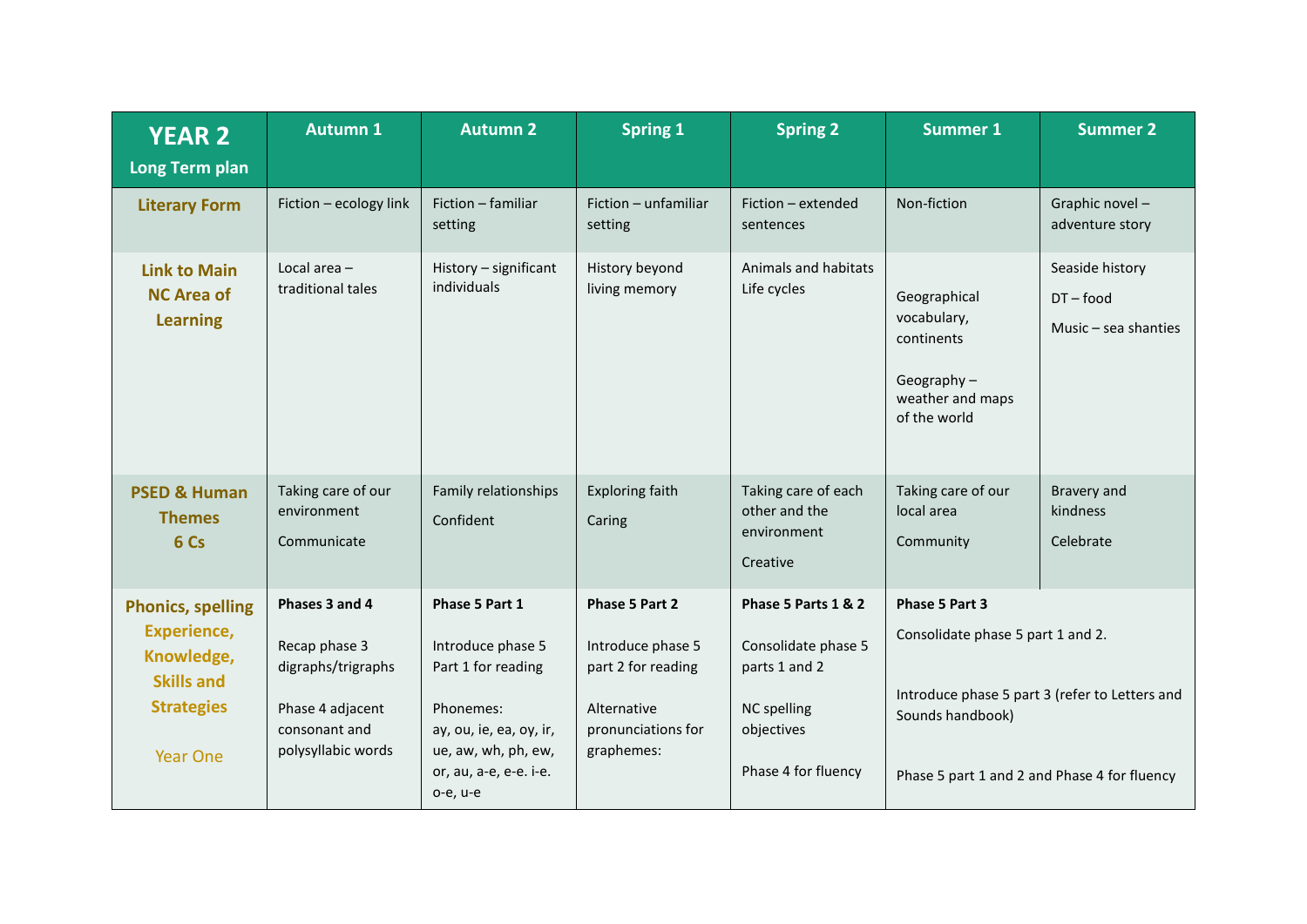|                                                                                                                           | Recap phase 2, 3<br>and 4 tricky words<br>and high frequency<br>words<br>Phase 2 fluency<br>words<br>Use above and apply<br>to blending for<br>reading and<br>segmenting for<br>writing. | Tricky words: oh,<br>their, people, Mr,<br>Mrs, looked, called,<br>asked<br>Consolidate phase 3<br>and 4 for fluency<br>and writing<br><b>Phonics Screening</b><br>mock November                                                | i, o, c, g, u, ow, ie,<br>ea, er, a, y, ch, ou,<br>zh<br>Tricky words: water,<br>where, who, again,<br>thought, through,<br>work, mouse, many,<br>laughed, because,<br>different, eyes, any,<br>friends, once please<br><b>NC</b> spelling<br>objectives<br><b>Phonics Screening</b><br>mock February | <b>Phonics Screening</b><br>mock April<br><b>Phonics Screening</b><br>w/b 06/06/2022                                                                                        |                                                                                                                   |                                                                                                      |
|---------------------------------------------------------------------------------------------------------------------------|------------------------------------------------------------------------------------------------------------------------------------------------------------------------------------------|---------------------------------------------------------------------------------------------------------------------------------------------------------------------------------------------------------------------------------|-------------------------------------------------------------------------------------------------------------------------------------------------------------------------------------------------------------------------------------------------------------------------------------------------------|-----------------------------------------------------------------------------------------------------------------------------------------------------------------------------|-------------------------------------------------------------------------------------------------------------------|------------------------------------------------------------------------------------------------------|
| <b>Phonics, spelling</b><br><b>Experience,</b><br>Knowledge,<br><b>Skills and</b><br><b>Strategies</b><br><b>Year Two</b> | Revisit phase 5 Part<br>$\mathbf{1}$                                                                                                                                                     | Revisit phase 5 Part<br>$\overline{2}$<br>Suffixes:<br>Plural - -s/-e/-ves<br>Present tense -ing<br>Past tense-ed,<br>Noun suffix -ful,<br>Adjective suffix -er<br>Comparative -er<br><b>Phonics Screening</b><br>mock November | Recap phase 5 parts<br>$1$ and $2$<br>Common exception<br>words<br>Suffixes:<br>Superlative -est<br>Adverbs -ly<br>Verbs to nouns<br>-ment<br>Adjective to nouns<br>-ness<br>Nouns to adjectives                                                                                                      | Recap phase 5 parts<br>1 and 2<br>Common exception<br>words<br>Strategies of spelling<br>longer words:<br>Syllables<br>Base word<br>Analogy<br>Mnemonics<br>Spelling rules: | Recap phase 5 parts<br>$1$ and $2$<br>Common exception<br>words<br>tion spellings<br>/z/ spelt si<br>(television) | Recap phase 5 parts<br>$1$ and $2$<br>Common exception<br>words<br>Homophones and<br>near homophones |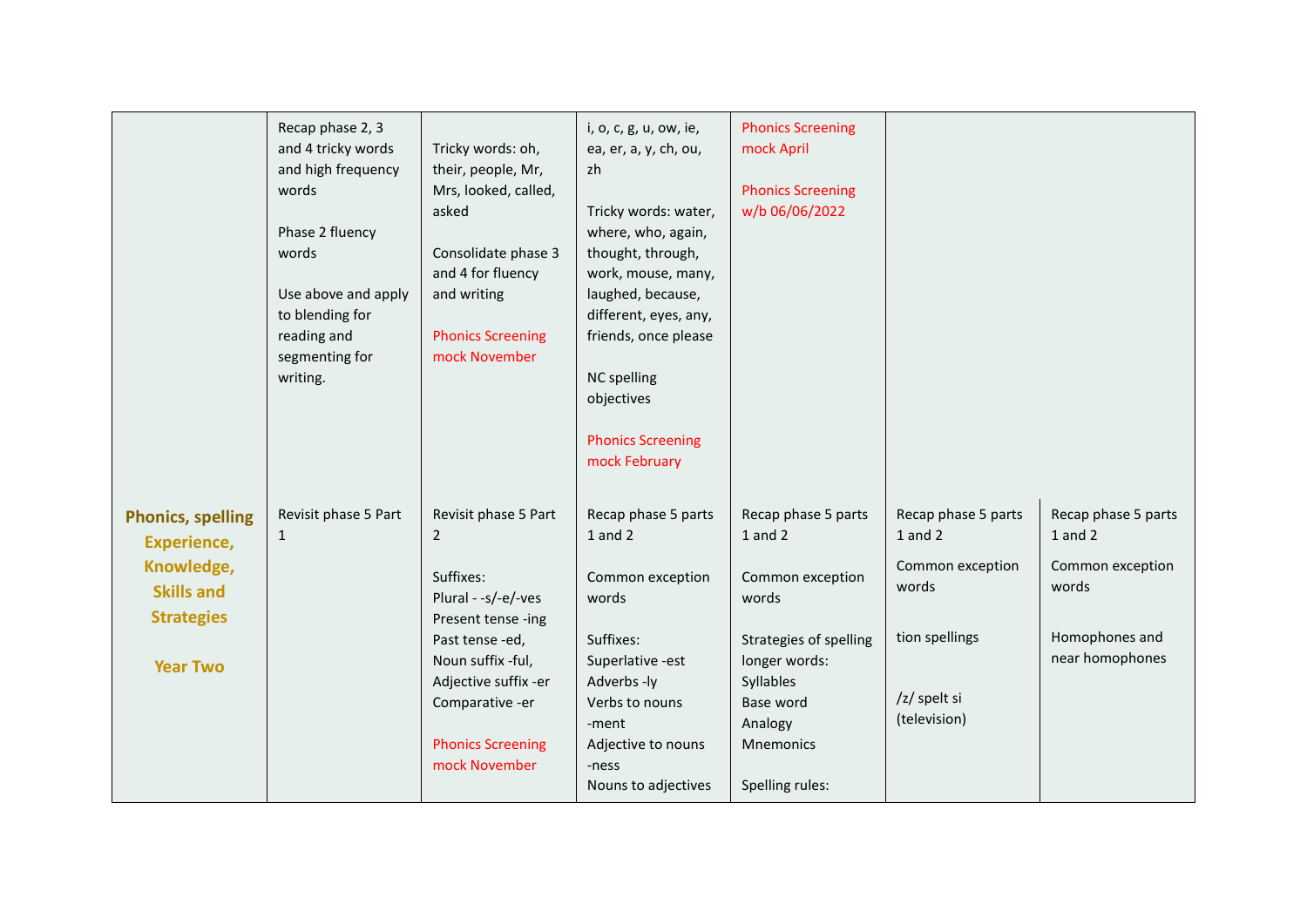|                                                                                              |                                                                                                                                                                                           | <b>Phonics Screening</b><br>retakes w/b<br>29/11/21                                                                                                                                                                                                                                                                                                                                                                                                                                                                                                                                                                                                                                                                                                                                                                                                                                                                                                           | $-y$<br>le, el, al, il endings                                                                                                                           | /w/ or /qu/followed<br>by /o/ use letter a<br>/w/ followed by /ur/<br>use or<br>/or/ before /l/ use a<br>Words ending in /v/<br>followed by e | Teach ei spelling of<br>/ee/ where words<br>contain letter c<br>Contractions<br><b>Phonics Screening</b><br>retakes                                    |                                                                                                                                                                                                      |
|----------------------------------------------------------------------------------------------|-------------------------------------------------------------------------------------------------------------------------------------------------------------------------------------------|---------------------------------------------------------------------------------------------------------------------------------------------------------------------------------------------------------------------------------------------------------------------------------------------------------------------------------------------------------------------------------------------------------------------------------------------------------------------------------------------------------------------------------------------------------------------------------------------------------------------------------------------------------------------------------------------------------------------------------------------------------------------------------------------------------------------------------------------------------------------------------------------------------------------------------------------------------------|----------------------------------------------------------------------------------------------------------------------------------------------------------|-----------------------------------------------------------------------------------------------------------------------------------------------|--------------------------------------------------------------------------------------------------------------------------------------------------------|------------------------------------------------------------------------------------------------------------------------------------------------------------------------------------------------------|
| <b>National</b><br><b>Curriculum</b><br><b>Vocabulary,</b><br>Grammar,<br><b>Punctuation</b> | $\bullet$<br>$\bullet$<br>to mark actions in progress.<br>$\bullet$<br>$\bullet$<br>tense, apostrophe, comma.                                                                             | Formation of nouns using suffixes and by compounding; formation of adjectives using suffixes; use of suffixes for comparative and<br>superlative adjectives and to turn adjectives into adverbs.<br>Subordination and co-ordination; expanded noun phrases for description and specification; how the grammatical patterns in a sentence<br>indicate its function as a statement, question, exclamation or command.<br>Correct choice and consistent use of past and present tense throughout writing; using progressive form of verbs in present and past tense<br>Using capital letters, full stops, question marks and exclamation marks to demarcate sentences; using commas to separate items in a list;<br>apostrophes to mark where letters are missing in spelling and to mark singular possession in nouns.<br>Terminology: noun, noun phrase, statement, question exclamation, command, compound, suffix, adjective, adverb, verb, past and present |                                                                                                                                                          |                                                                                                                                               |                                                                                                                                                        |                                                                                                                                                                                                      |
| Oracy:                                                                                       | Using non-verbal<br>signals confidently<br>to indicate the<br>contribution they<br>wish to make.<br>Agree, disagree or<br>build.<br>Choose the most<br>appropriate stem<br>independently. | Justify their<br>agree/disagree<br>choice with relevant<br>explanations.<br>Use technical,<br>subject-specific<br>vocabulary when<br>explaining opinions.                                                                                                                                                                                                                                                                                                                                                                                                                                                                                                                                                                                                                                                                                                                                                                                                     | Begin to understand<br>the importance of<br>posture when<br>speaking.<br>Use taught<br>vocabulary<br>independently, even<br>if not always<br>accurately. | Moderate tone and<br>volume to match the<br>audience.<br>Retell an event<br>calmly in logical<br>order e.g. on the<br>playground.             | Maintain suitable<br>posture throughout<br>a spoken<br>contribution.<br>With support,<br>identify a suitable<br>question in response<br>to a stimulus. | Be aware of where<br>to look or stand to<br>ensure the audience<br>can hear clearly.<br>Take on the<br>instigator role in a<br>trio discussion.<br>Include taught<br>vocabulary<br>appropriately and |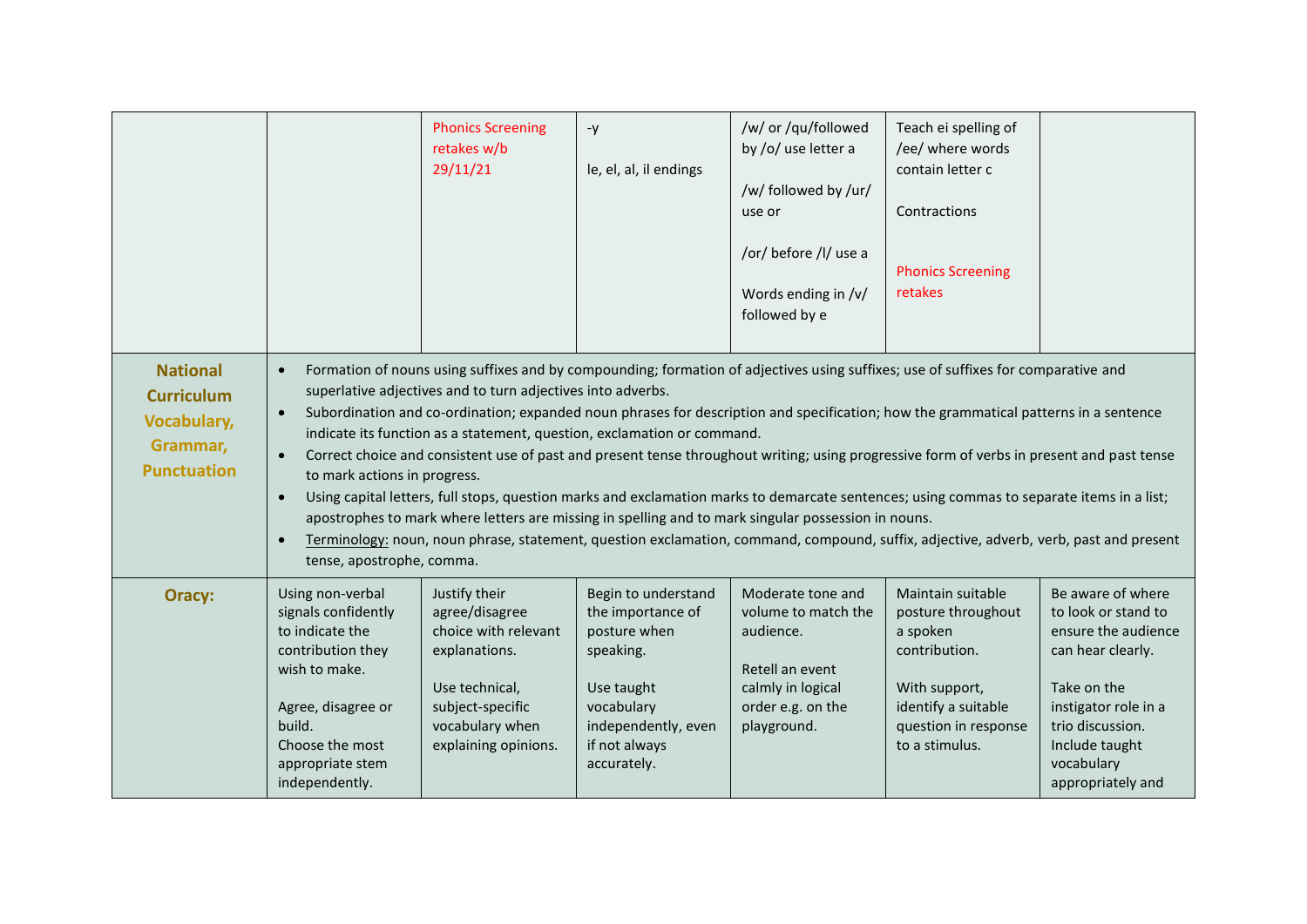|                                                              |                                                                                                                                                                                                                                                 |                                                                                                                                            |                                                                                               |                                                                                                                 | Be able to change<br>their mind in<br>response to another<br>person's argument.                          | independently in<br>discussions.                                                            |
|--------------------------------------------------------------|-------------------------------------------------------------------------------------------------------------------------------------------------------------------------------------------------------------------------------------------------|--------------------------------------------------------------------------------------------------------------------------------------------|-----------------------------------------------------------------------------------------------|-----------------------------------------------------------------------------------------------------------------|----------------------------------------------------------------------------------------------------------|---------------------------------------------------------------------------------------------|
| <b>Extended</b><br><b>Writing</b><br><b>Outcome</b><br>To do | Non-chronological<br>report<br>Letter<br>Narrative                                                                                                                                                                                              | Biography<br>Persuasive writing                                                                                                            | Narrative<br>News reports -<br>explanation                                                    | Poetry<br><b>Information Writing</b><br><b>Advisory Note</b><br>Letter                                          | <b>Explanation text</b><br>Writing in role                                                               | <b>Historical recount</b><br>(Grace Darling)<br>poetry                                      |
| <b>Maths</b><br>To do                                        | Number and place<br>value including<br>money<br><b>Addition and</b><br>subtraction $-$<br>number line<br>subtraction (scribble<br>away the number<br>you're taking away?<br><b>Number bonds</b><br>How many to<br>nearest ten?<br>Ten more/less | Number and place<br>value<br><b>Addition and</b><br>subtraction<br>including money<br><b>Multiplication and</b><br>division<br><b>Time</b> | Number and place<br>value<br>Geometry (2d and<br>3d)<br><b>Fractions</b><br><b>Statistics</b> | Number and place<br>value<br>Length and height<br><b>Addition and</b><br>subtraction<br>including money<br>Time | Number and place<br>value<br><b>Addition and</b><br>subtraction<br><b>Multiplication and</b><br>division | Number and place<br>value<br>Mass, capacity and<br>temperature<br>Position and<br>direction |
| <b>Science</b>                                               | Animals and their<br>habitats<br>Food chains<br>Adaptation                                                                                                                                                                                      | Use of everyday<br>materials - moon<br>buggies                                                                                             | Properties of every<br>day materials<br>Comparing<br>suitability                              | Planting, observing<br>life cycles of plants<br>Identifying plants in<br>their habitats,                        | Animal life cycles<br>Basic needs of<br>animals                                                          | <b>Healthy humans</b><br>Importance of<br>exercise<br>Healthy diet                          |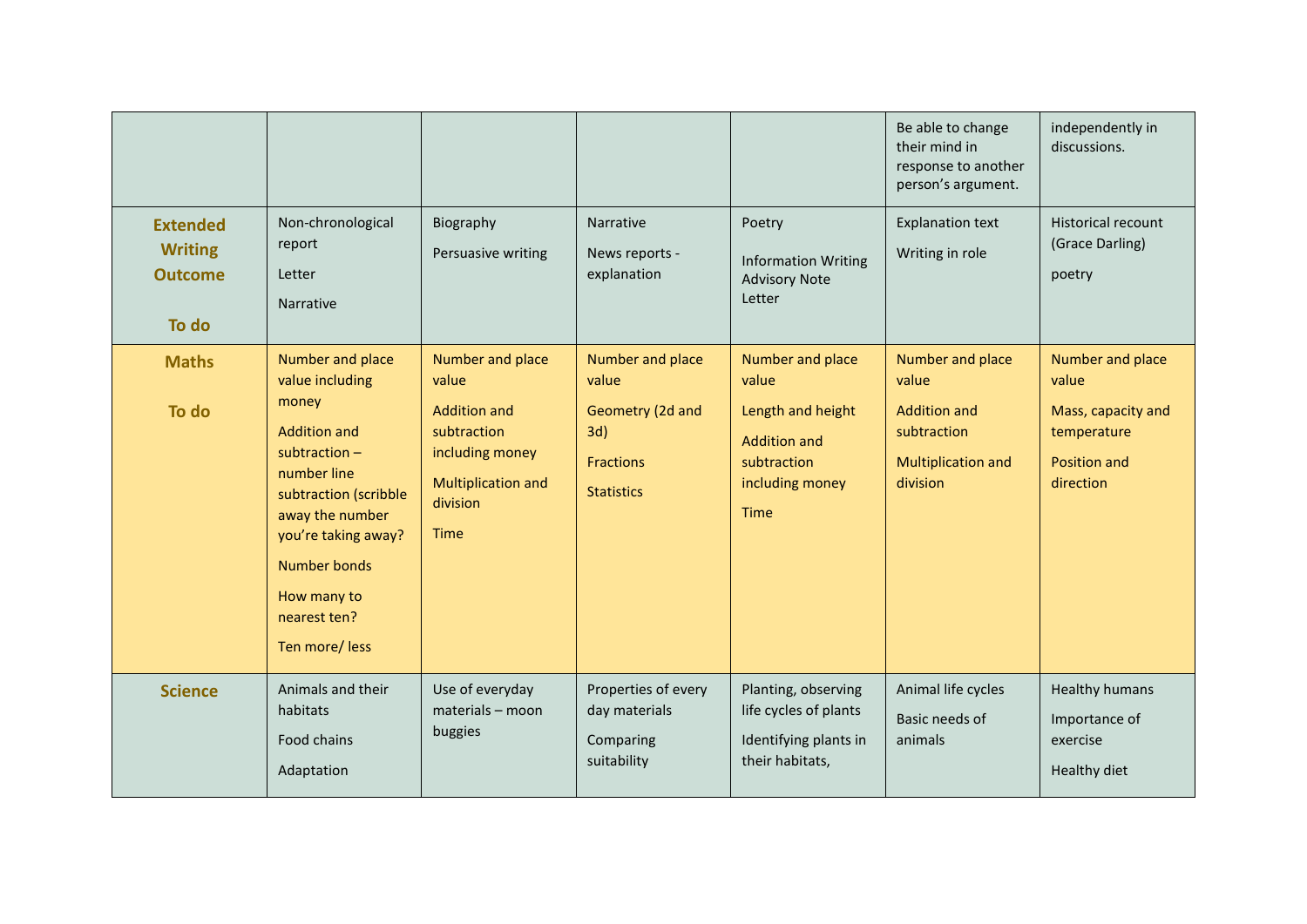|                  |                                                                                                                                                                                                                                                                 |                                                                                | Comparing<br>properties<br>Changing materials -<br>bending, twisting,<br>squashing | including micro<br>habitats<br>Seasonal Change |                                                                                                                                                        |                                                                                                                         |
|------------------|-----------------------------------------------------------------------------------------------------------------------------------------------------------------------------------------------------------------------------------------------------------------|--------------------------------------------------------------------------------|------------------------------------------------------------------------------------|------------------------------------------------|--------------------------------------------------------------------------------------------------------------------------------------------------------|-------------------------------------------------------------------------------------------------------------------------|
| <b>History</b>   |                                                                                                                                                                                                                                                                 | Significant<br>individuals<br>Remembrance<br><b>Events in living</b><br>memory | Changes within<br>living memory                                                    |                                                |                                                                                                                                                        | Significant historical<br>events                                                                                        |
| <b>Geography</b> | Geographical<br>vocabulary, beach,<br>coast, forest, hill,<br>mountain,<br>ocean, and valley?<br>Human geography:<br>Do they think that<br>people ever spoil<br>the area or make it<br>better? How?<br>Aerial maps,<br>directional language.<br>Compass points. |                                                                                |                                                                                    |                                                | People's jobs in<br>different parts of the<br>worlds<br>Town and village<br>features<br>Naming continents<br>and oceans<br>Weather around the<br>world | Describe key<br>features of a place,<br>using words like,<br>beach, coast, forest,<br>hill, mountain,<br>ocean, valley? |
| <b>Art</b>       | Drawing - year a                                                                                                                                                                                                                                                | Sculpture - year b                                                             | Mixed Media - year<br>a                                                            | Textiles-year b                                | Printing and<br>Materials-year b                                                                                                                       | Painting and colour<br>$mixing - year a$                                                                                |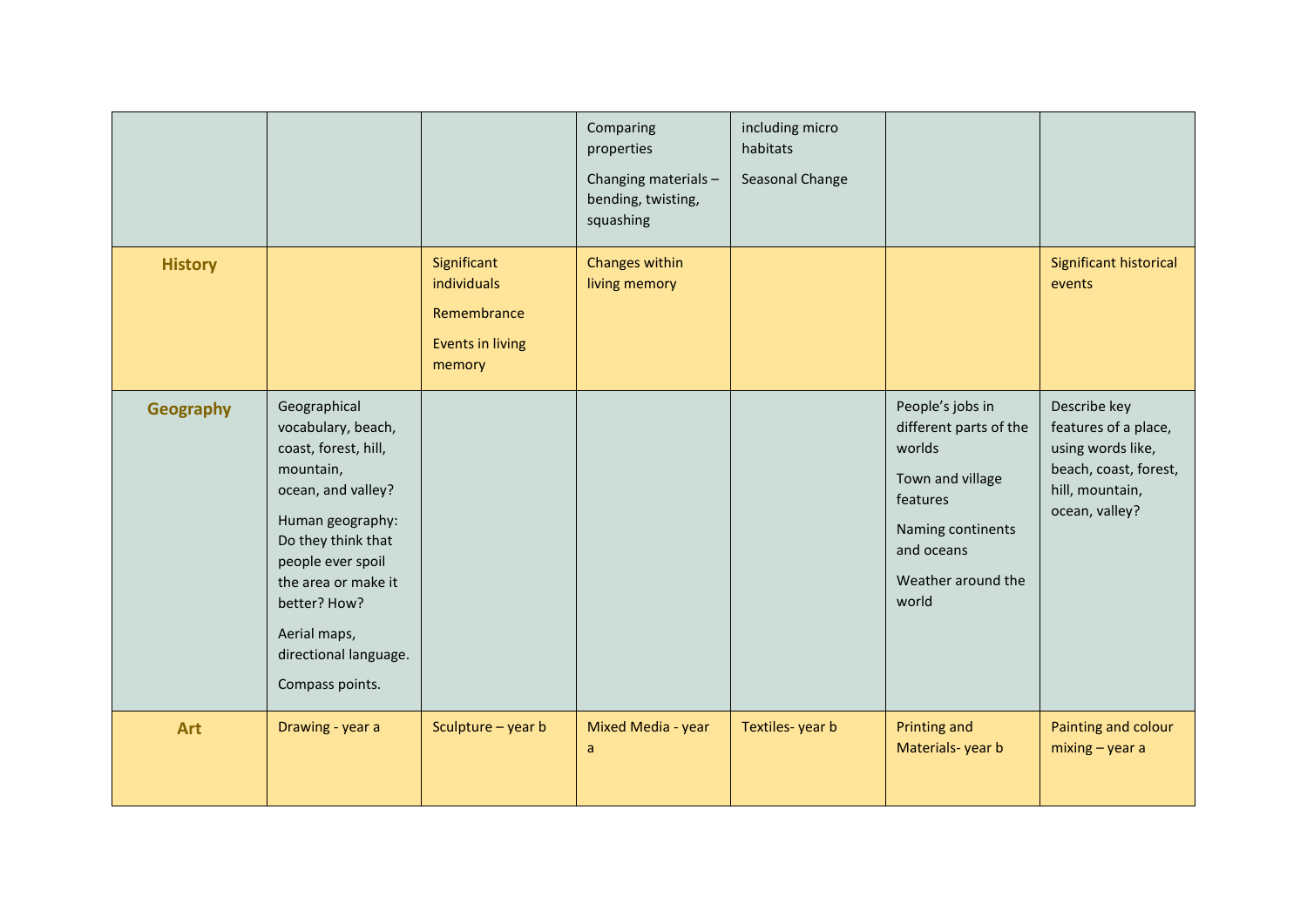| <b>DT</b>        | Inventors and my<br>inventions $-$ year $b$                                                                                        | Joining materials -<br>year a<br>Mechanisms - year<br>a | Graphic design-<br>year b                                                  | Textiles - year b                 |                                 | Cooking and<br>nutrition - year a                 |
|------------------|------------------------------------------------------------------------------------------------------------------------------------|---------------------------------------------------------|----------------------------------------------------------------------------|-----------------------------------|---------------------------------|---------------------------------------------------|
| <b>RE</b>        | What is important to<br>you?<br>How do different<br>religions say thank<br>you for the natural<br>world? (Harvest,<br>Sukkot etc.) | Islam<br>Ramadan                                        | What does it mean<br>to be a Hindu?<br>Diwali                              | The Easter story                  | <b>Religious stories</b>        | Do our actions speak<br>louder than our<br>words? |
| <b>Music</b>     | Music appreciation<br>Charanga                                                                                                     | Christmas songs                                         | Creating music in<br>response to a<br>stimulus, i.e.<br>weather and storms | Singing, and singing<br>in rounds | Glockenspiel<br>Composition     | Beat and rhythm<br>Charanga                       |
| <b>PE</b>        | Sending and<br>receiving                                                                                                           | Moving and<br>travelling                                | <b>Balancing and</b><br>performing                                         | <b>Attacking and</b><br>defending | Coordinating and<br>controlling | <b>Striking and fielding</b>                      |
| <b>Computing</b> | Online safety                                                                                                                      | programming                                             | digital literacy                                                           | multimedia                        | Handling data                   | Technology in our<br>lives                        |